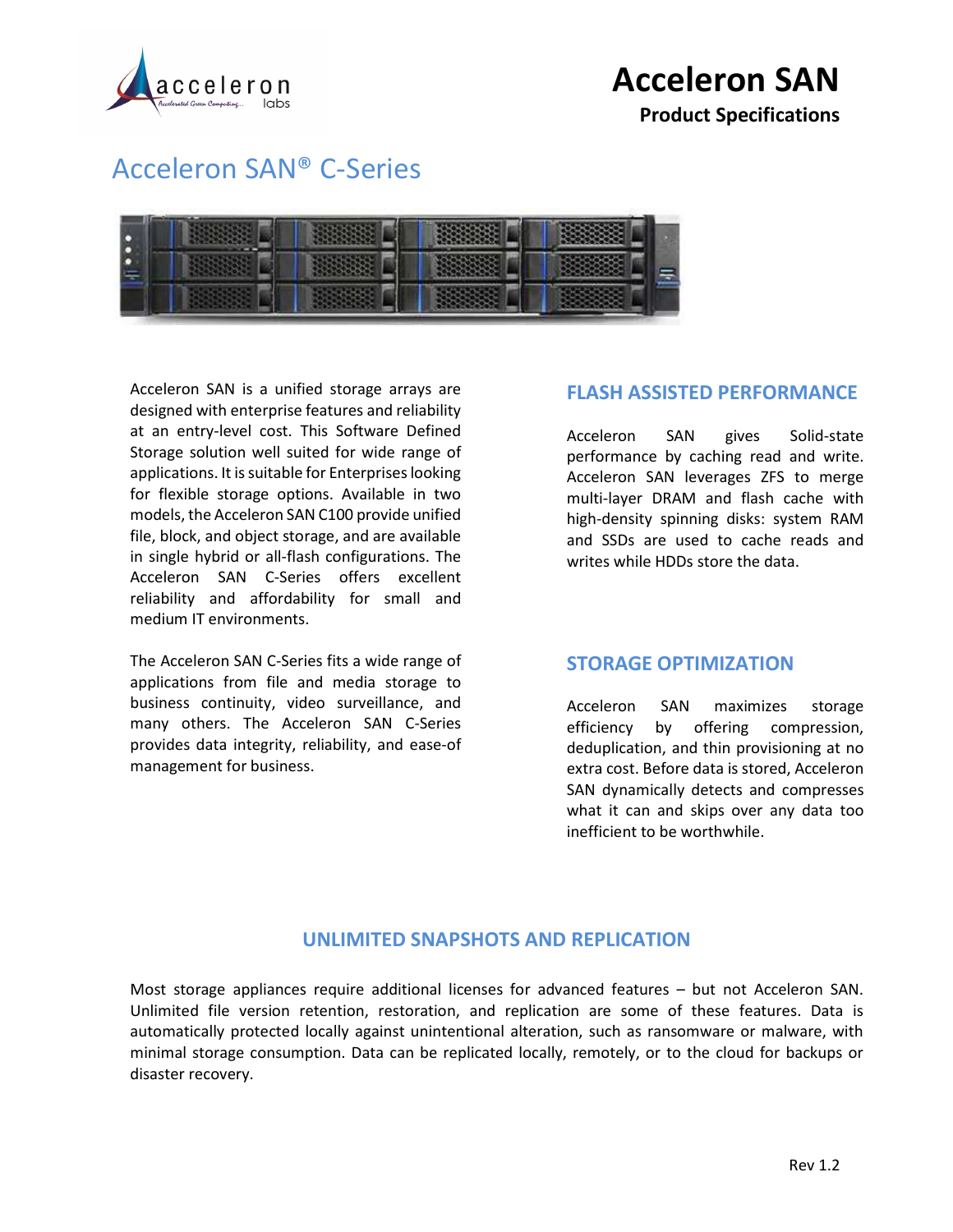

### Acceleron SAN Product Specifications

#### Acceleron SAN Data Protection

Acceleron SAN C-Series has automatic and scheduled multi-layer data integrity checks ensure data consistency, while unlimited snapshots and clones make it is easy to implement a disaster protection strategy and to instantly roll back to a previous point-in-time. At the same time, a scheduled self-healing mechanism fixes malfunctions and automatically restores full data redundancy in the system. Even when a disk fails, the software-based spare function offers one disk to several RAID arrays, saving you money on extra hardware without compromising data safety

#### Optimized for Data Centre

The Acceleron SAN C-Series is optimized for the modern data center, ready for computeintensive applications that involve big data, BlockChain, AI, intensive virtualization workloads and higher-density server configurations. It helps customers a web based management of storage infrastructures and maintaining continuous operations during updates or refreshes. It support various configurable options such as Intel Scalable CPU power, Fibre Channel connections, networks running, 10, 25, 40, 50 or 100 Gb Ethernet while developing solutions specialized for datacenter.



#### Acceleron SAN Scalability

Acceleron SAN C-Series will let you experience unlimited flexibility and minimize downtime. Acceleron SAN AS-Series uses a 128-bit file system that includes unlimited snapshots for easy backup, unlimited clones for easy duplication, unlimited capacity with volume sizes up to one Zetabyte, as well as unlimited amount of disks which can be increased on the fly without effort by using thin provisioning. There are no limitations and you may easily control the total cost of ownership and expand your storage infrastructure as data grow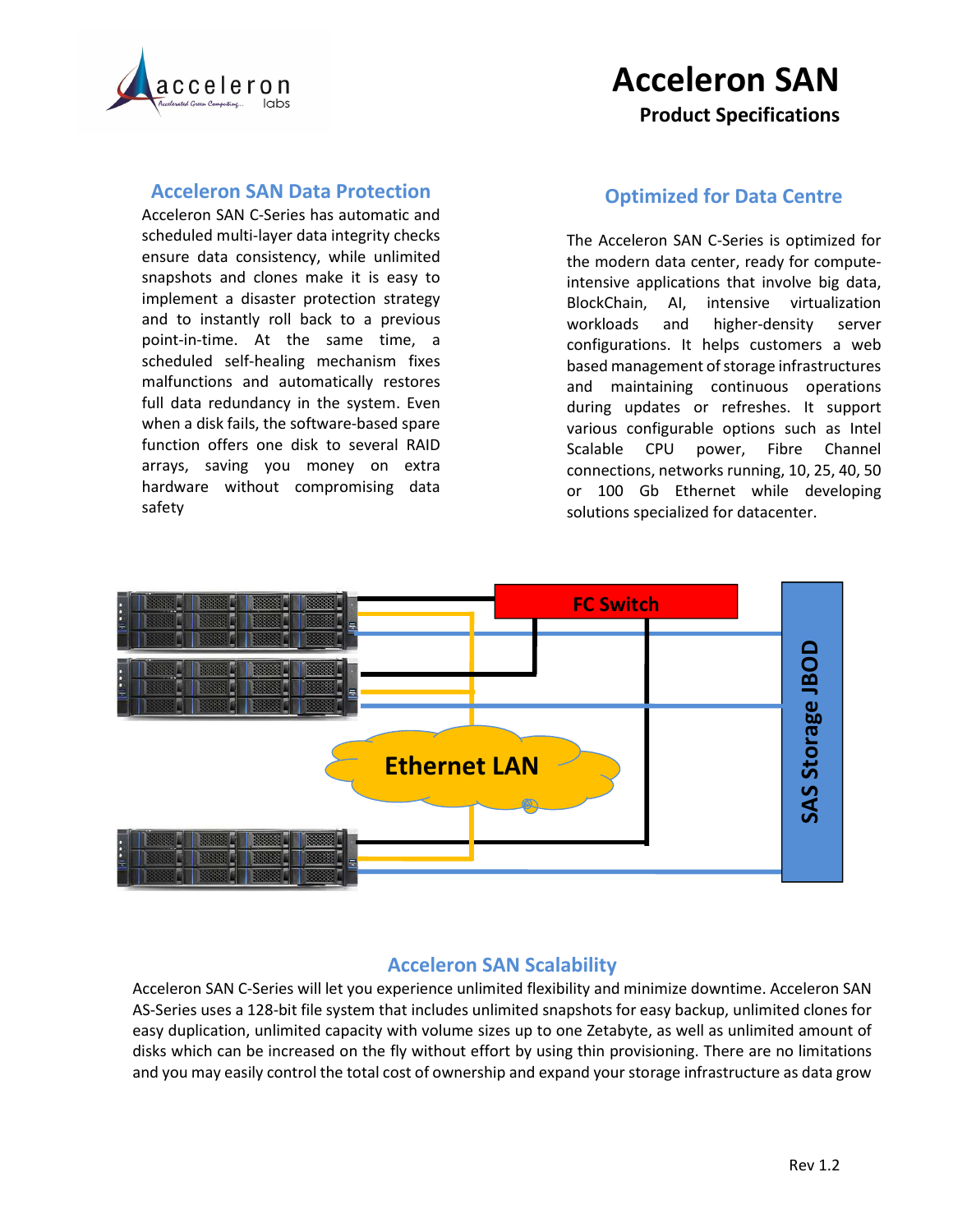

Product Specifications

| <b>ACCELERON SAN Software Specifications</b> |                                                                    |  |  |  |
|----------------------------------------------|--------------------------------------------------------------------|--|--|--|
| Storage Architecture                         | HDD + Optional R/W Cache<br>$\bullet$                              |  |  |  |
|                                              | SSD + NVMe R/W Cache                                               |  |  |  |
| <b>Storage Technology</b>                    | <b>SATA</b><br>٠                                                   |  |  |  |
|                                              | SAS                                                                |  |  |  |
|                                              | <b>NL-SAS</b>                                                      |  |  |  |
|                                              | SSD                                                                |  |  |  |
|                                              | <b>NVMe</b>                                                        |  |  |  |
| <b>Read Cache Technology</b>                 | SAS SSD, NV-DIMM<br>$\bullet$                                      |  |  |  |
| Enterprise File System                       | OpenZFS - File System<br>٠                                         |  |  |  |
|                                              | <b>Block File System</b><br>$\bullet$                              |  |  |  |
|                                              | Object File System<br>٠                                            |  |  |  |
| Data Management                              | Snapshots<br>٠                                                     |  |  |  |
|                                              | Replication                                                        |  |  |  |
|                                              | Rollback                                                           |  |  |  |
|                                              | Clones                                                             |  |  |  |
|                                              | Encryption                                                         |  |  |  |
|                                              | Mirroring<br>$\bullet$                                             |  |  |  |
|                                              | RAIDZ1/Z2/Z3<br>٠                                                  |  |  |  |
| Data Reduction                               | Thin Provisioning<br>$\bullet$                                     |  |  |  |
|                                              | Compression                                                        |  |  |  |
|                                              | Clones                                                             |  |  |  |
|                                              | De-duplication<br>٠                                                |  |  |  |
| <b>Access Protocol</b>                       | SMB/CIFS<br>٠                                                      |  |  |  |
|                                              | <b>FTP</b>                                                         |  |  |  |
|                                              | Secure FTP                                                         |  |  |  |
|                                              | <b>HTTP</b>                                                        |  |  |  |
|                                              | Apple Talk                                                         |  |  |  |
|                                              | NFS <sub>v3</sub>                                                  |  |  |  |
|                                              | FC (Fibre Channel)<br>٠                                            |  |  |  |
| Application Integration                      | <b>Application Plugins</b><br>$\bullet$                            |  |  |  |
| Software Compatibility                       | Clients: Microsoft Windows, Linux, UNIX, Mac OS 8.0-10.5.8, X<br>٠ |  |  |  |
| Administration                               | Unlimited number of users, groups, NICs or HDDs<br>٠               |  |  |  |
|                                              | English, German and Japanese language<br>$\bullet$                 |  |  |  |
|                                              | Tuning Tools for advanced administrators                           |  |  |  |
|                                              | <b>Remote Access Console</b><br>٠                                  |  |  |  |
|                                              | Automated update and rollback to previous OS version<br>$\bullet$  |  |  |  |
|                                              | <b>Task and Schedule Manager</b><br>٠                              |  |  |  |
|                                              | Command Line Interface (CLI) and WebGUI<br>٠                       |  |  |  |
|                                              | Save and restore                                                   |  |  |  |
|                                              | settings Connection status and session management                  |  |  |  |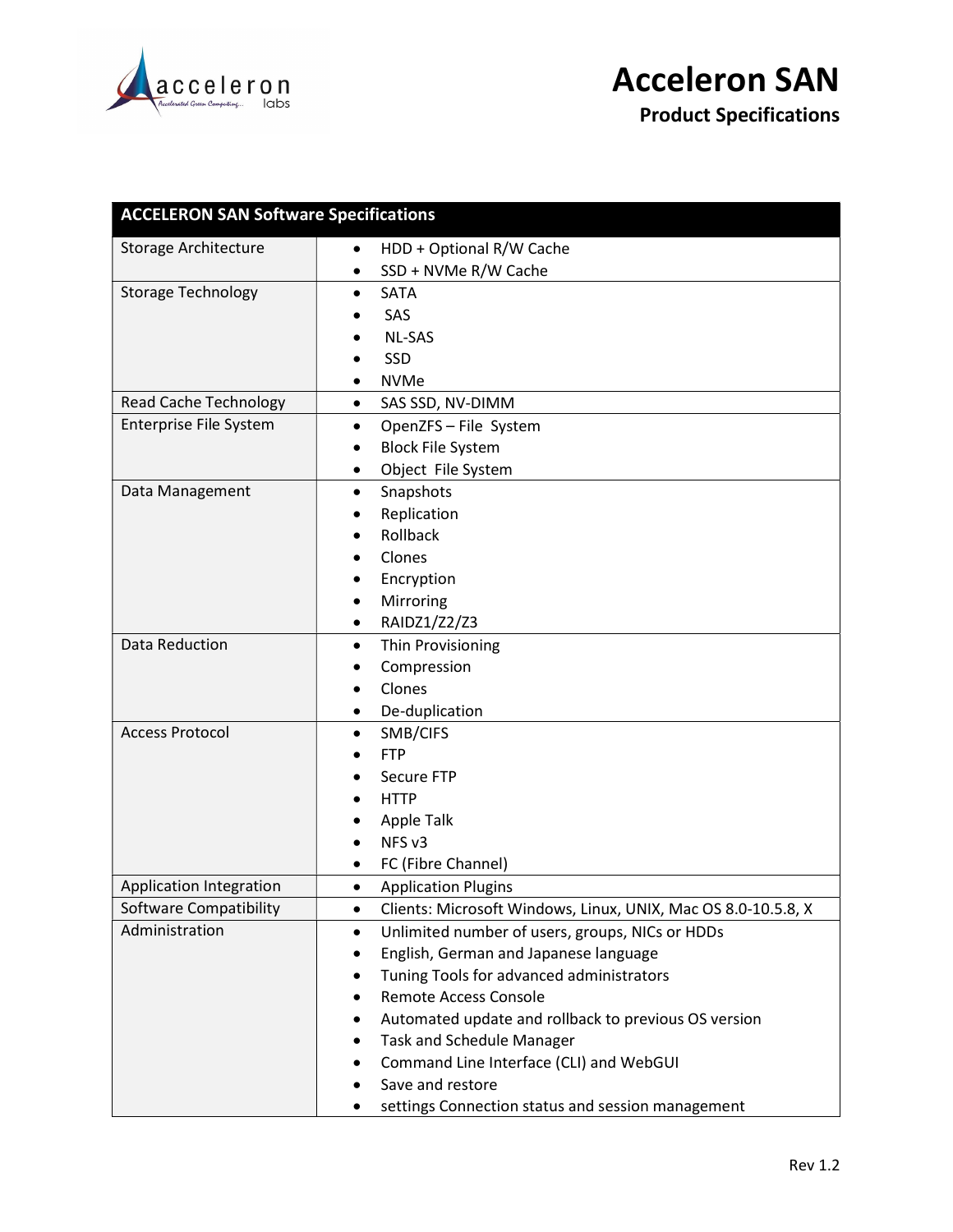

### Product Specifications

| Network management                | <b>DHCP Client</b>                                                              |
|-----------------------------------|---------------------------------------------------------------------------------|
|                                   | Teaming / Bonding (including Adapter Fault Tolerance)                           |
|                                   | <b>Proxy Settings</b>                                                           |
|                                   | Jumbo Frames<br>٠                                                               |
|                                   | <b>Static Routing Manager</b><br>٠                                              |
| Storage management                | Software and Hardware iSCSI Initiator<br>٠                                      |
|                                   | Software RAID 0, 1, 4, 5, 6, 10<br>٠                                            |
|                                   | Fibre Channel HBA support (initiator and target mode)                           |
|                                   | Multiple snapshots (multiple active snapshots - one LV at a time)<br>٠          |
|                                   | <b>Logical Volumes and Groups</b>                                               |
|                                   | Online Logical Volume Expansion                                                 |
|                                   | <b>Online RAID Capacity Expansion</b><br>٠                                      |
|                                   | Support for Automatic Session Reassignment (ASR) for FC and<br>٠                |
|                                   | iSCSI protocols                                                                 |
| Storage                           | Synchronous Volume Replication over LAN<br>$\bullet$                            |
| management/replications           | Asynchronous Data (file) Replication over LAN and WAN<br>٠                      |
|                                   | Dynamically managed re-sync bandwidth of Volume Replication<br>٠                |
| Monitoring                        | Hardware monitoring<br>$\bullet$                                                |
|                                   | S.M.A.R.T - monitoring system for hard disc drive failures<br>٠                 |
|                                   | SnMP v2, v3<br>٠                                                                |
| <b>Specific NAS functionality</b> | Active-Active NFS Failover (separate Feature Pack)<br>٠                         |
|                                   | Windows Active Directory / Primary Domain Controller<br>$\bullet$               |
|                                   | Support for Network Information Service (NIS) Internal and<br>٠                 |
|                                   | external LDAP User and Group Quota Control Antivirus                            |
| Data integrity and                | ZFS 256-bit block level checksums<br>٠                                          |
| availability                      | Mirror (eq. RAID 10), RAID-Z1, -Z2, (eq. RAID 5, 6), -Z3<br>٠                   |
|                                   | On- and Off-site Data Protection<br>٠                                           |
|                                   | Active-Active or Active-Passive dual node HA Cluster for iSCSI, FC<br>$\bullet$ |
|                                   | and NFS, SMB (CIFS)                                                             |
|                                   | Self-healing against silent data corruption<br>٠                                |
|                                   | <b>Disk Multipathing</b>                                                        |
|                                   | Hot Spare Disk configuration                                                    |
| Data optimization                 | RAM, SSD and HDD hybrid pool                                                    |
|                                   | <b>Tiered Caching</b>                                                           |
|                                   | <b>Unlimited Snapshots</b><br>٠                                                 |
|                                   | Unlimited Clones (writable Snapshots)<br>٠                                      |
|                                   | Thin Provisioning<br>٠                                                          |
|                                   | <b>Over Provisioning</b><br>٠                                                   |
|                                   | Inline Data Deduplication                                                       |
|                                   | Inline Compression<br>٠                                                         |
| Management                        | WebGUI, Console UI, CLI<br>$\bullet$                                            |
|                                   | SNMP and REST API<br>٠                                                          |
|                                   | E-mail notification Roll-back to previous configuration                         |
|                                   | Remote Diagnostics from CLI                                                     |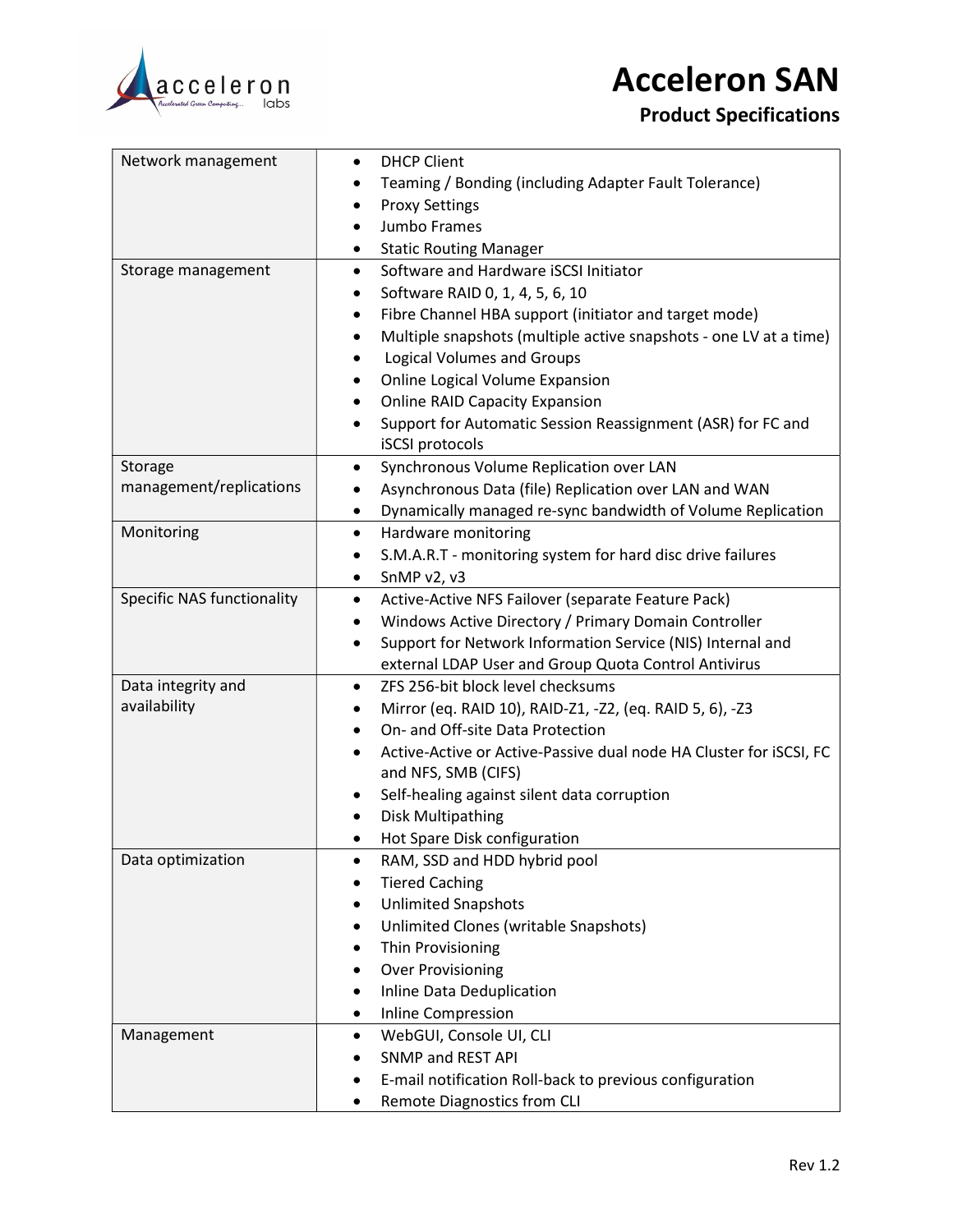

Product Specifications

| Examples of supported HA | • Cluster in a Box (CiB)                                       |
|--------------------------|----------------------------------------------------------------|
| configurations           | • Common Storage                                               |
|                          | • Cluster over SAS Cluster over SAS with internal SAS expander |
|                          | • Cluster with multiple JBODs over SAS or FC                   |
|                          | (Stretched) Metro Cluster over Ethernet And more               |

| <b>ACCELERON STOR Hardware Specifications</b> |                                                                               |  |  |
|-----------------------------------------------|-------------------------------------------------------------------------------|--|--|
| Form factor                                   | 2U/4U, 19" rack mount                                                         |  |  |
|                                               | Dimensions (WxDxH) - 438 x 658 x 174 (mm)<br>$\bullet$                        |  |  |
| Processor subsystem                           | <b>Dual Controller</b><br>$\bullet$                                           |  |  |
|                                               | 2 x Intel Xeon Processor upto 165W<br>$\bullet$                               |  |  |
|                                               | From 128GB to 1TB RAM<br>$\bullet$                                            |  |  |
|                                               | Support Intel® Optane™ DC Persistent memory<br>$\bullet$                      |  |  |
|                                               | Intel® C621 chipset<br>$\bullet$                                              |  |  |
| <b>Max Physical Storage</b>                   | 384TB in 2U or Expanded to 640TB in 4U<br>$\bullet$                           |  |  |
|                                               | It can scale up to 2PB with additional disk enclosures<br>$\bullet$           |  |  |
| <b>Read Cache Size</b>                        | 480GB Intel® Optane™ NVMe<br>$\bullet$                                        |  |  |
| <b>Front Control</b>                          | Power button<br>$\bullet$                                                     |  |  |
|                                               | System reset button<br>$\bullet$                                              |  |  |
| Front I/O Ports                               | 2 x USB 3.0<br>$\bullet$                                                      |  |  |
| <b>Visual Indicators</b>                      | Power<br>$\bullet$                                                            |  |  |
|                                               | <b>UID</b>                                                                    |  |  |
|                                               | LAN activity                                                                  |  |  |
|                                               | <b>HDD</b> status<br>$\bullet$                                                |  |  |
| <b>Rear Panel</b>                             | 10 x10Gbps Network interfaces<br>$\bullet$                                    |  |  |
|                                               | 2 x40Gbps /1 x100 Gbps Network interfaces / IB Interface                      |  |  |
|                                               | (optional)                                                                    |  |  |
|                                               | 4 x 10Gbps iSCSI ports                                                        |  |  |
|                                               | 4 x RJ45 Network interfaces (10/100/1000 Base-T)                              |  |  |
|                                               | 1 x IPMI interface (10/100/1000 Base-T)                                       |  |  |
|                                               | 1 x VGA                                                                       |  |  |
|                                               | 1 x DB-9 (serial port)<br>$\bullet$                                           |  |  |
| <b>Fibre Channel</b>                          | 4 x 16Gbps FC ports<br>$\bullet$                                              |  |  |
| <b>SAS Interface</b>                          | External SAS Interface for JBOD<br>$\bullet$                                  |  |  |
| Drive bays                                    | 2U 24 x 3.5" SAS/SATA or 24 x 2.5" SATA/SAS disks (configured at<br>$\bullet$ |  |  |
|                                               | purchase)                                                                     |  |  |
|                                               | Expanded using with JBOD enclosures, expand upto 480 x 3.5"<br>$\bullet$      |  |  |
|                                               | SAS/SATA or 480 x2.5" SAS/SATA disks disks (configured at                     |  |  |
|                                               | purchase)                                                                     |  |  |
| Power                                         | 2 (1+1) CRPS (80+ Platinum)<br>$\bullet$                                      |  |  |
| Cooling                                       | 80 x 25/38mm internal fans<br>$\bullet$                                       |  |  |
| Temperature                                   | Operating: 10°C to 35°C (50°F to 95°F)<br>$\bullet$                           |  |  |